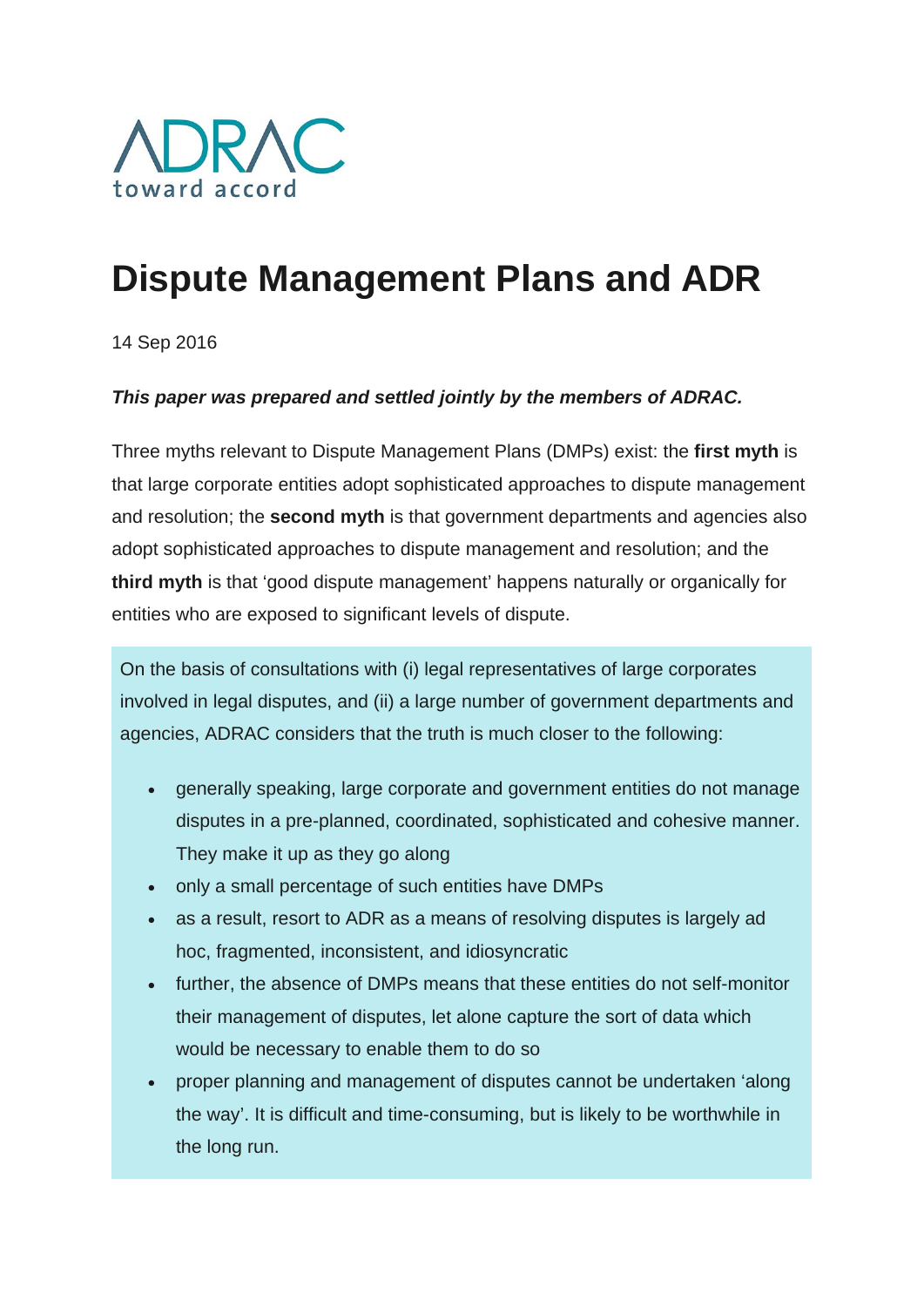## **Relevance of DMPs to ADR**

ADR is one means of dispute resolution. As noted by NADRAC in its '*Resolve to Resolve*' Report of 2009, DMPs:

...help to guard against the possibility of ... ADR being overlooked. Chief Executives could be required to ensure that their agencies comply with such plans. Chief executives could also be required to report against such plans. A reporting requirement could focus agencies' commitment to ADR and provide useful data regarding the uptake and use of ADR by agencies.

In its 2014 report on '*Access to Justice Arrangements*' the Productivity Commission also considered that DMPs would serve very useful functions in assisting agencies to resolve disputes early, including through appropriate use of ADR.<sup>1</sup> The Productivity Commission also noted that having DMPs would assist agencies to gather muchneeded data 'on the extent to which they use ADR to resolve disputes, and its relative efficiency and effectiveness'.2

# **Background to development (or non-development) of DMPs**

In 2002, the Australian Law Reform Commission recommended that each federal department and agency establish a DMP. In September 2009 NADRAC endorsed this recommendation in its '*Resolve to Resolve*' Report (see at page 119), and suggested that the *Legal Services Directions* be amended so as to impose an express obligation to this effect. In response, the then Commonwealth Attorney-General asked NADRAC to develop a model DMP that could be used to assist agencies to formulate their own DMPs.

NADRAC did so in September 2010, and also developed an information Toolkit to further assist agencies. These documents were formally launched by the then Attorney-General, who requested that all departments and agencies develop their own DMPs. The Attorney-General stated that if departments and agencies did not do so on a 'voluntary' basis, he would give consideration to amending the LSDs to make DMPs mandatory.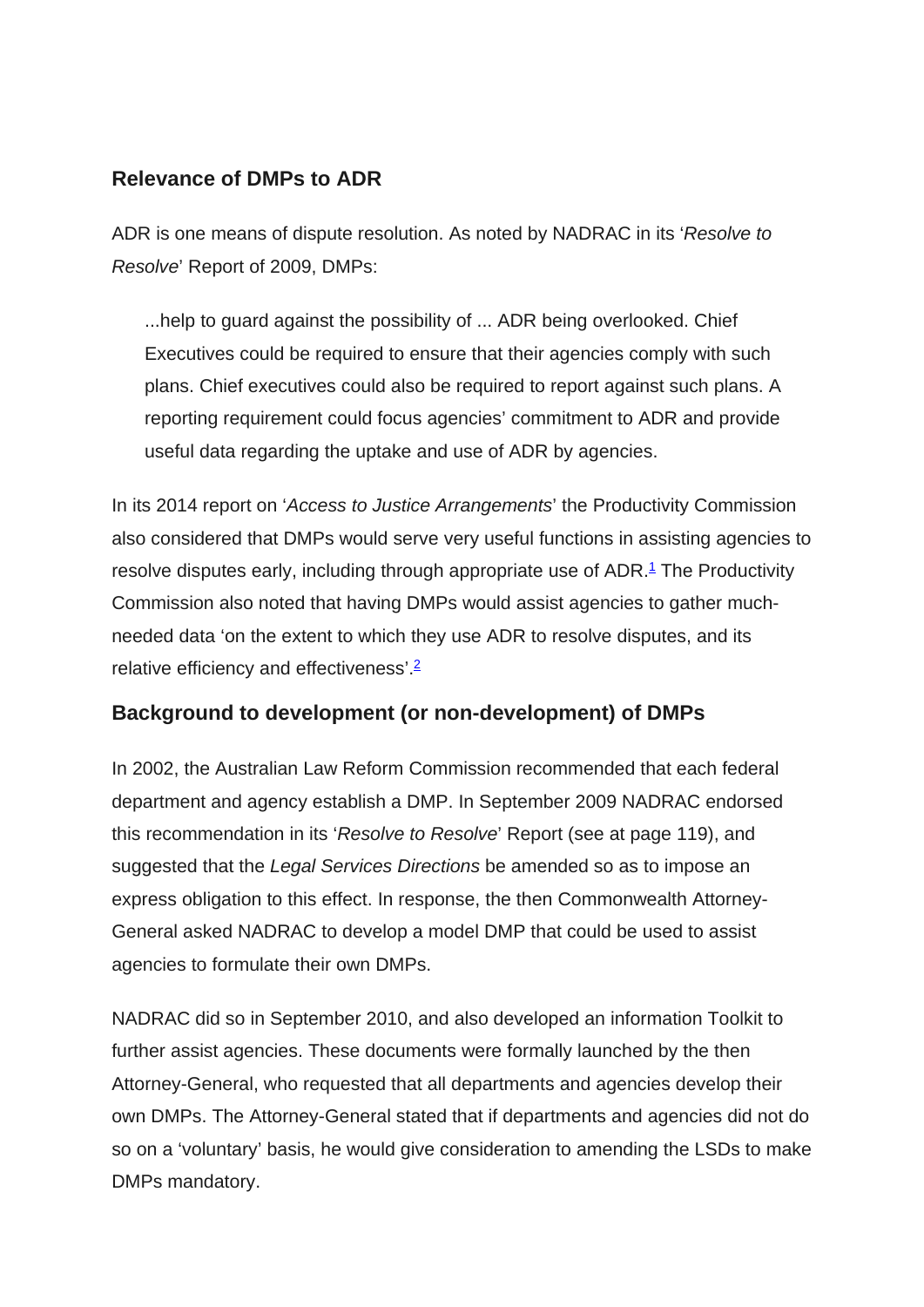In its 2014 report on 'Access to Justice Arrangements' the Productivity Commission stated:

...the Commission considers that it would be beneficial for all agencies, particularly those with high numbers of disputes, to finalise and release tailored dispute resolution plans **as a priority**. This is consistent with NADRAC's 2009 recommendation that "ADR can be significantly strengthened by enhancing the obligations of government agencies" (sub. 109, p. 7). (emphasis added)

Despite (i) all of the above exhortations and recommendations; (ii) NADRAC having identified all of the essential elements of a DMP in 2010; and (iii) a couple of agencies having developed DMPs which were available to other agencies as a guide, very few Commonwealth departments or agencies have developed DMPs.<sup>3</sup>

#### **Possible reasons for non-development of DMPs**

It is, perhaps, worthwhile to try to identify and understand the reasons for this outcome, as doing so may allow the 'blockers' to be removed or addressed.

ADRAC considers that the reasons for non-development of DMPs by Commonwealth departments and agencies are likely to include a combination of the following sorts of factors:

- confusion and/or concerns about publishing the DMPs. For instance, some agencies may have been concerned that their DMPs would be 'used against them' by a disputant
- the lack of any real information-base against which to develop a DMP
- being daunted by the apprehended size of the task
- having insufficient resources to devote to the task
- waiting to see what other agencies developed in the hope or expectation of being able to leverage off their DMPs
- cultural resistance, for instance to the transparency and accountability which publication of a DMP might bring. In this regard, NADRAC envisaged that DMPs should 'be formulated in a way which enables the impact of the DMP to be measured and reported upon'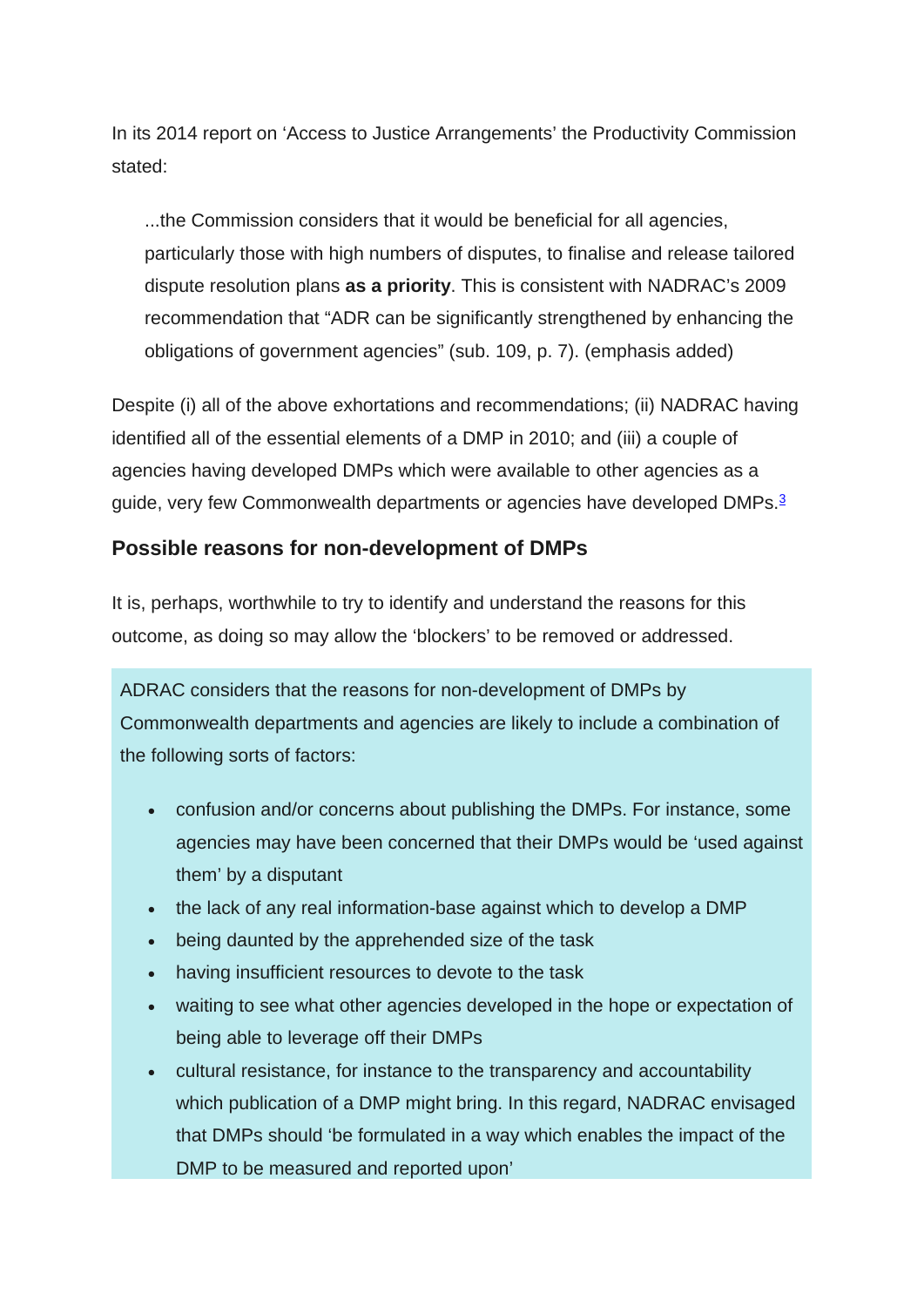- the initiative being somewhat swamped by the emerging 'deregulation agenda'
- lack of conviction that DMPs would be worthwhile on a cost/benefit analysis
- a level of churning referable to such factors as personnel changes, restructuring etc
- agencies 'over-egging the pudding', rather than being content to publish a first DMP and then revise it down the track.

# **Non-development of DMPs in the private sector and at other levels of government**

The situation described above concerning DMPs within the Commonwealth public sector appears to be replicated in the private sector and at other levels of government throughout Australia.

Clearly, entities are reluctant to formulate DMPs despite the apparent advantages to them of doing so. Some of the causal factors applying at the Commonwealth level, as set out above, may also be at play in the private sector and at other levels of government.

Nonetheless, it remains highly surprising that DMPs are not more widespread. Most large entities have one or more of the following plans: a fraud control plan; a finance management plan; a governance plan; a business or corporate plan; a succession plan; a marketing plan etc.

Why is it that large entities, involved in myriad disputes, have not developed DMPs?

### **Essential elements of a DMP**

ADRAC considers that the model DMP developed by NADRAC (discussed above) was at the manageable end of the spectrum.

NADRAC suggested that each DMP include the following: an introduction; a description of the objectives of an agency's DMP; an outline of the main types of agency disputes; a statement of the key principles for resolving disputes under the